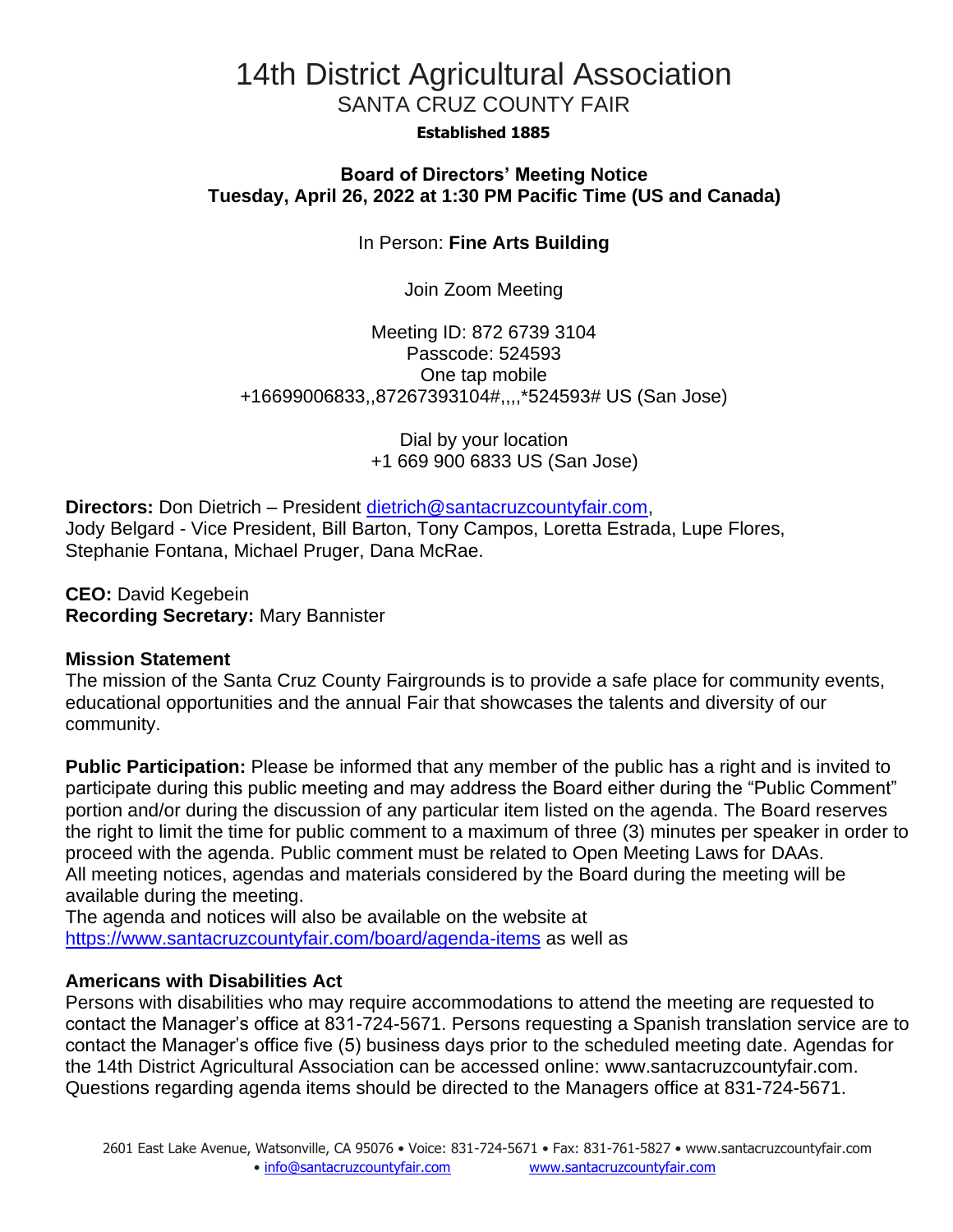# 14th District Agricultural Association SANTA CRUZ COUNTY FAIR

**Established 1885**

# **Board of Directors' Meeting Agenda**

Items listed on this agenda may be considered in any order at the discretion of the President. All items so listed may be considered for action. Any item not listed on the agenda will not be discussed or considered by the Board.

**CALL TO ORDER** – President Don Dietrich

# **ROLL CALL & PLEDGE OF ALLEGIANCE**

- 1. Declaration of Quorum
- 2. Approval / Disapproval of Absences

## **PUBLIC COMMENT ON MATTERS NOT ON THE AGENDA**

Public comment is a right granted to the public. It is reserved for items that are not listed on the agenda, but under the Board's jurisdiction. Please be informed that public participation under Public Comment will be limited to **three (3) minutes per speaker** and in accordance with state law, the Board will not comment or otherwise consider such Public Comment item for business until and unless such item has been properly agendized at a future meeting.

| <b>SECTION:</b>                             |                                                    | <b>PAGES:</b> |
|---------------------------------------------|----------------------------------------------------|---------------|
| <b>DIRECTOR COMMENTS</b>                    |                                                    |               |
| <b>CEO COMMENTS</b>                         |                                                    |               |
|                                             |                                                    |               |
| <b>CORRESPONDENCE</b>                       |                                                    |               |
| 1.                                          | F2022-04 PHI Monies Available                      |               |
|                                             |                                                    |               |
| <b>CONSENT CALENDAR (Discussion/Action)</b> |                                                    |               |
| 1.                                          | Board Meeting Minutes from February 22, 2022       |               |
| 2.                                          | Board Meeting Minutes from April 5, 2022           |               |
| 3.                                          | <b>Contracts on Consent Agenda</b>                 |               |
|                                             |                                                    |               |
| <b>FINANCIAL</b> (Discussion/Action)        |                                                    |               |
| 1.                                          | Cash Balance / Audit Progress                      |               |
| 2.                                          | GASB 68 & OPEB Liabilities                         |               |
| 3.                                          | Review & Accept March 2022 Financials              |               |
| 4.                                          | Update list of Authorized Bank Account Signatories |               |